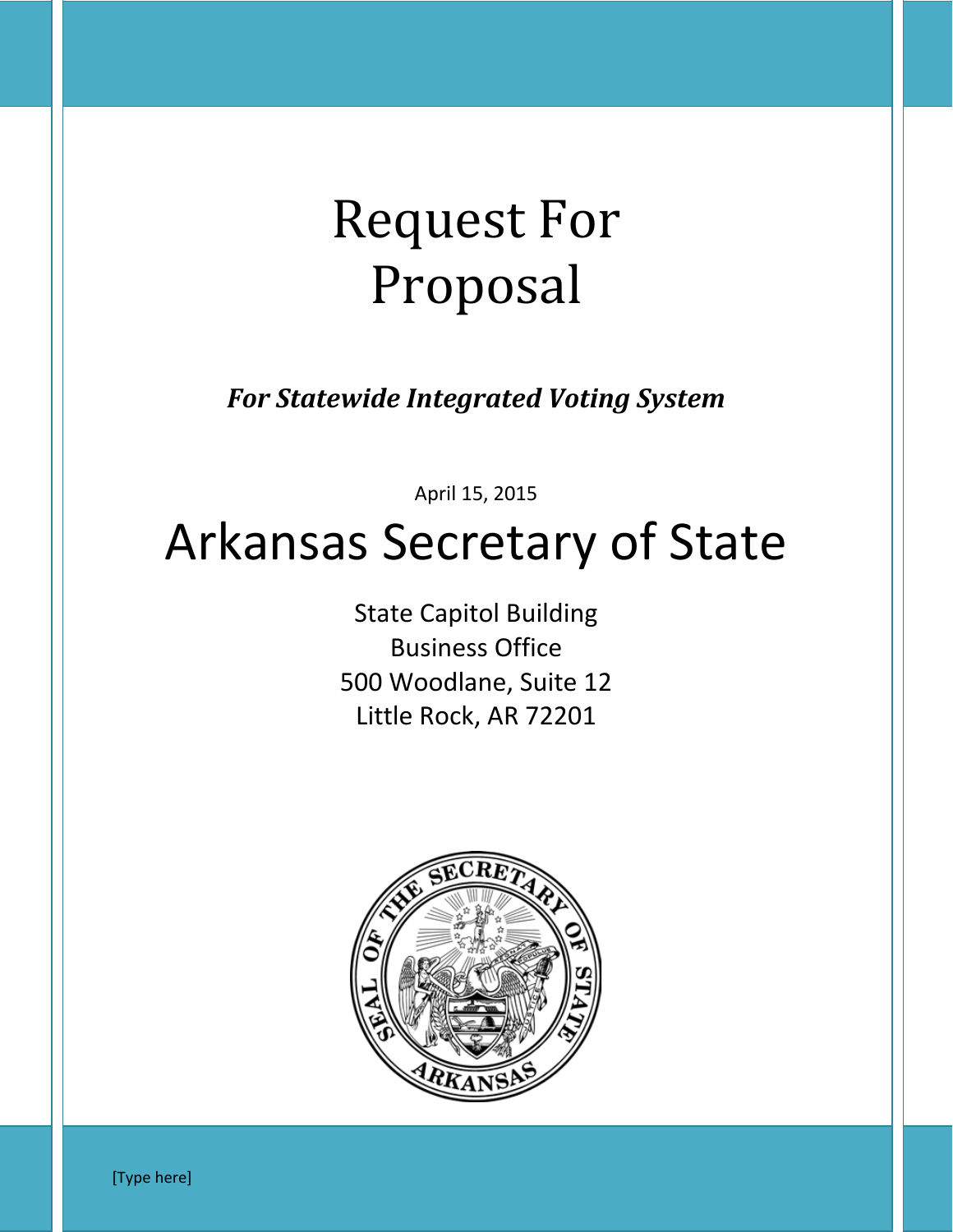## **Table of Contents**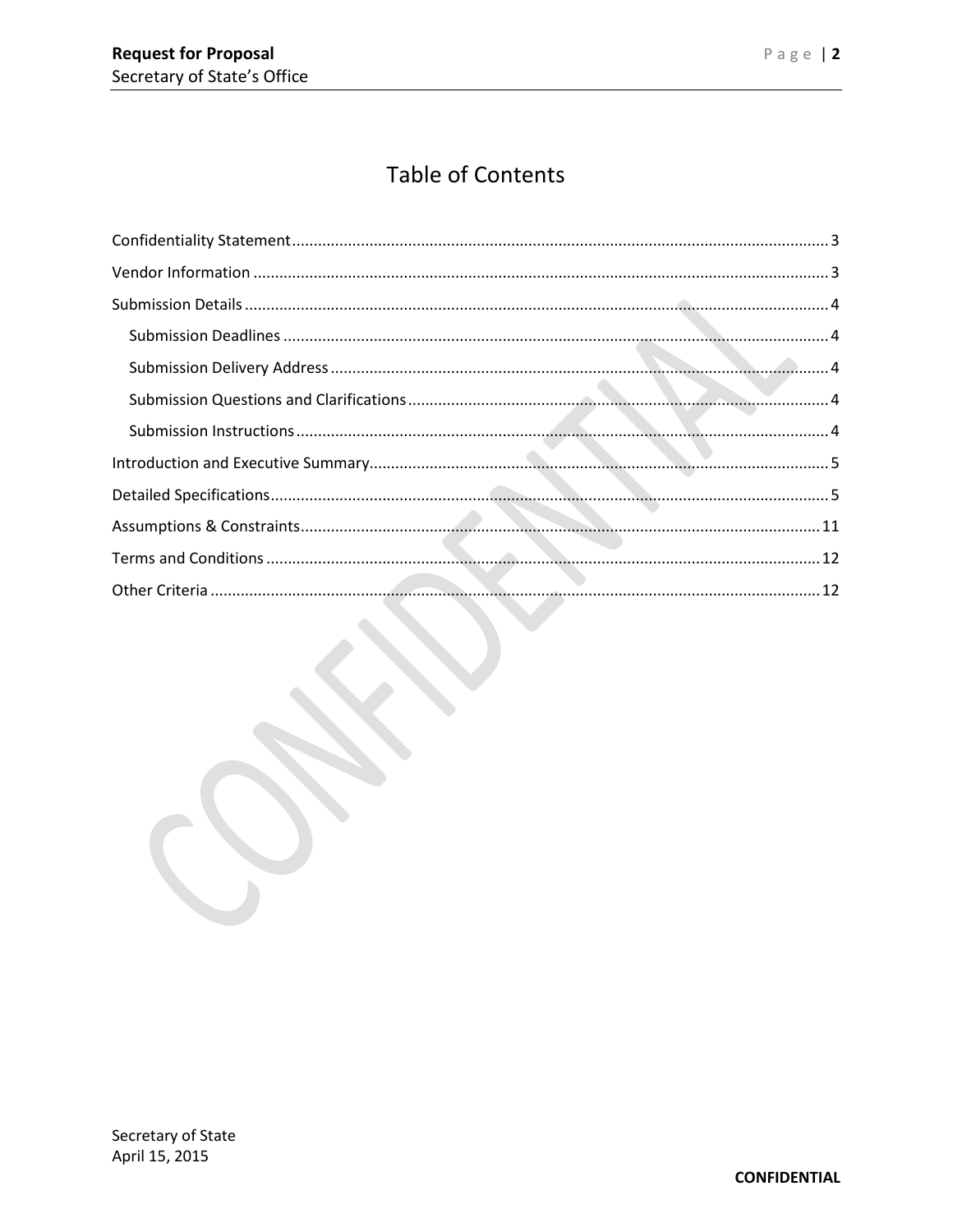## <span id="page-2-0"></span>**Confidentiality Statement**

This document, and any attachments thereto, regardless of form or medium, is intended only for use by the addressee(s) and may contain legally privileged and/or confidential, copyrighted, trademarked, patented or otherwise restricted information viewable by the intended recipient only. If you are not the intended recipient of this document (or the person responsible for delivering this document to the intended recipient), you are hereby notified that any dissemination, distribution, printing or copying of this document, and any attachment thereto, is strictly prohibited and violation of this condition may infringe upon copyright, trademark, patent, or other laws protecting proprietary and, or, intellectual property. If you have received this document in error, please respond to the originator of this message or email him/her at the address below and permanently delete and/or shred the original and any copies and any electronic form this document, and any attachments thereto and do not disseminate further.

## <span id="page-2-1"></span>**Vendor Information**

| Company Name:                       |                                                                    |                                                                                                  |
|-------------------------------------|--------------------------------------------------------------------|--------------------------------------------------------------------------------------------------|
| Address:                            |                                                                    |                                                                                                  |
| City:                               | State:                                                             | Zip:                                                                                             |
| Contact Phone #:                    |                                                                    |                                                                                                  |
| Fax #:                              |                                                                    |                                                                                                  |
| Tax ID # (TIN or SSN):              |                                                                    | (Must include copy of current W-9 Form)                                                          |
| <b>State Minority Business: Yes</b> | <b>No</b>                                                          |                                                                                                  |
|                                     |                                                                    |                                                                                                  |
|                                     |                                                                    | Do you or anyone at your company have a relative that works at the Arkansas Secretary of State's |
| office? Yes<br>No l                 | If yes, please provide the name of that relative and relationship: |                                                                                                  |

**I certify that this proposal is made without prior understanding, agreement or connection with any corporations, firm or person submitting a proposal for the same services and is in all respect fair and without collusion or fraud. I understand that collusive bidding is a violation of State and Federal law and can result in fines, prison sentences, and civil damage awards. I agree to abide by all conditions of this bid, and certify that I am authorized to sign this proposal for the bidder.**

**\_\_\_\_\_\_\_\_\_\_\_\_\_\_\_\_\_\_\_\_\_\_\_\_\_\_\_\_\_\_\_\_\_\_\_\_\_\_ \_\_\_\_\_\_\_\_\_\_\_\_\_\_\_\_\_\_\_\_\_\_\_\_\_\_\_\_\_\_\_\_\_\_\_\_\_\_\_**

**\_\_\_\_\_\_\_\_\_\_\_\_\_\_\_\_\_\_\_\_\_\_\_\_\_\_\_\_\_\_\_\_\_\_\_\_\_\_ \_\_\_\_\_\_\_\_\_\_\_\_\_\_\_\_\_\_\_\_\_\_\_\_\_\_\_\_\_\_\_\_\_\_\_\_\_\_\_**

\_\_\_\_\_\_\_\_\_\_\_\_\_\_\_\_\_\_\_\_\_\_\_\_\_\_\_\_\_\_\_\_\_\_\_\_\_\_\_\_\_\_\_\_\_\_\_\_\_\_\_\_\_\_\_\_\_\_\_\_\_\_\_\_\_\_\_\_\_\_\_\_\_\_\_\_\_\_\_\_\_\_\_\_\_

**Authorized Signature Date**

**Print or Type Name TOTAL BID (including Sales Tax)**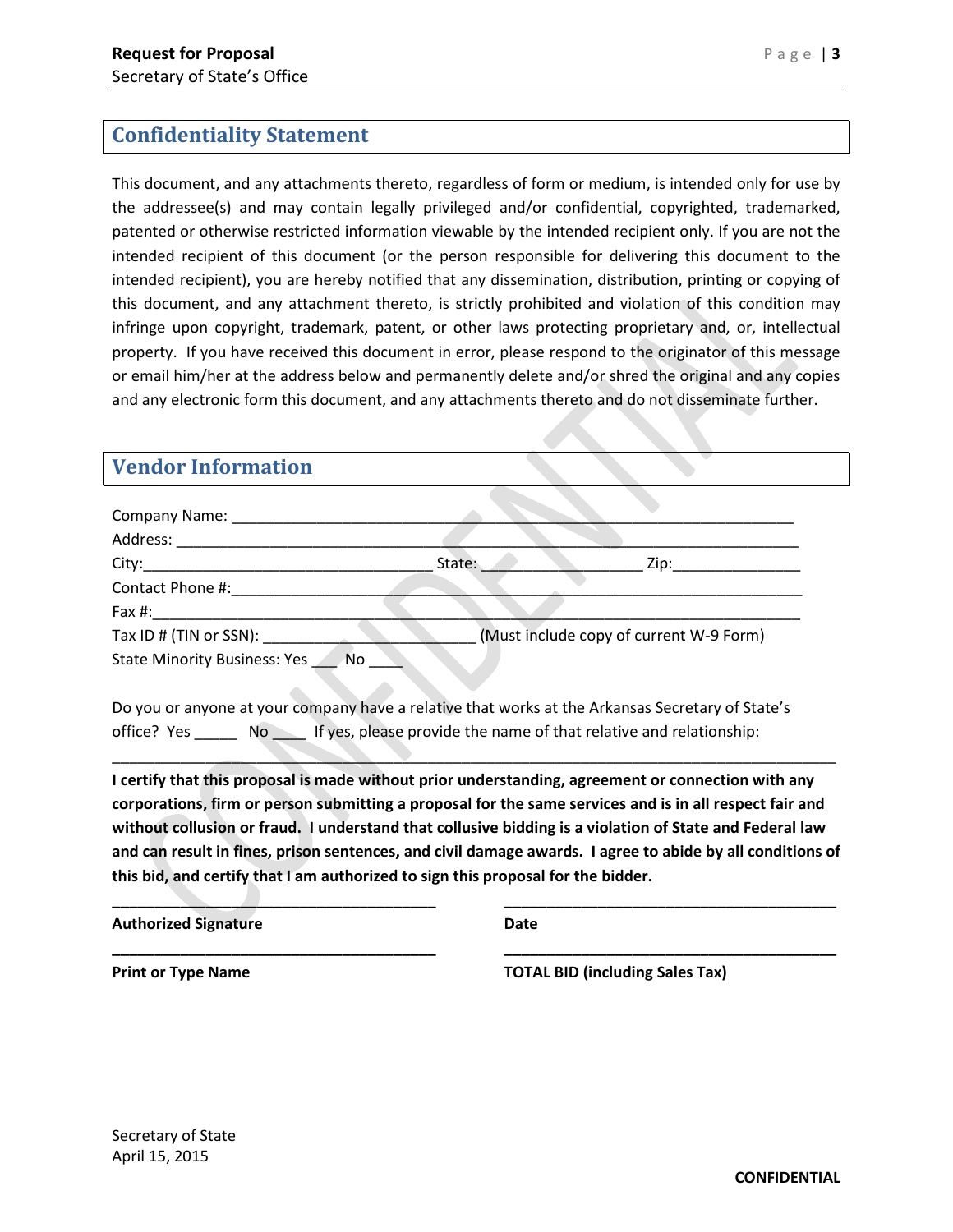### <span id="page-3-0"></span>**Submission Details**

#### <span id="page-3-1"></span>**Submission Deadlines**

All submissions for responding to this request must be submitted and delivered to the office of the Arkansas Secretary of State, as stated below, no later than:

#### **May 4, 2015 by 4:00pm CST**

#### <span id="page-3-2"></span>**Submission Delivery Address**

The delivery address to be used for all submissions is:

**Arkansas Secretary of State's Office Attn: Business Office 500 Woodlane, Suite 12 Little Rock, AR 72201** Voice: 501-682-2008 Fax: 501-682-1284 Email: [purchasing@sos.arkansas.govrob.hammons@sos.arkansas.gov](http://operationstech.about.com/purchasing@sos.arkansas.gov)

#### <span id="page-3-3"></span>**Submission Questions and Clarifications**

You may contact the following person if you have any questions or require clarification on any topics covered in this Request for Proposal:

Contact Name: Purchasing Department Voice: 501-682-2008 Email: [purchasing@sos.arkansas.govrob.Hammons@sos.arkansas.gov](http://operationstech.about.com/purchasing@sos.arkansas.gov)

#### <span id="page-3-4"></span>**Submission Instructions**

All information must be completed in full. Failure to sign statement below by authorized representative will render proposal invalid. All proposals must be typewritten or printed in ink. The vendor is cautioned to carefully read the instructions and the terms and conditions on the attached sheets. Failure to adhere to these instructions may result in rejection of the proposal. Proposals will be accepted until the time and date specified above.

Electronic submissions in response to this Request for Proposal are acceptable. Electronic submissions in response to this Request for Proposal will be accepted as long as they meet the following criteria:

Sent to our fax machine at 501-682-1284

Sent via email to: [purchasing@sos.arkansas.govrob.hammons@sos.arkansas.gov](http://operationstech.about.com/purchasing@sos.arkansas.gov)

Document standards:

• Must be in Microsoft Word Format (.docx) or Adobe Acrobat Format (.pdf)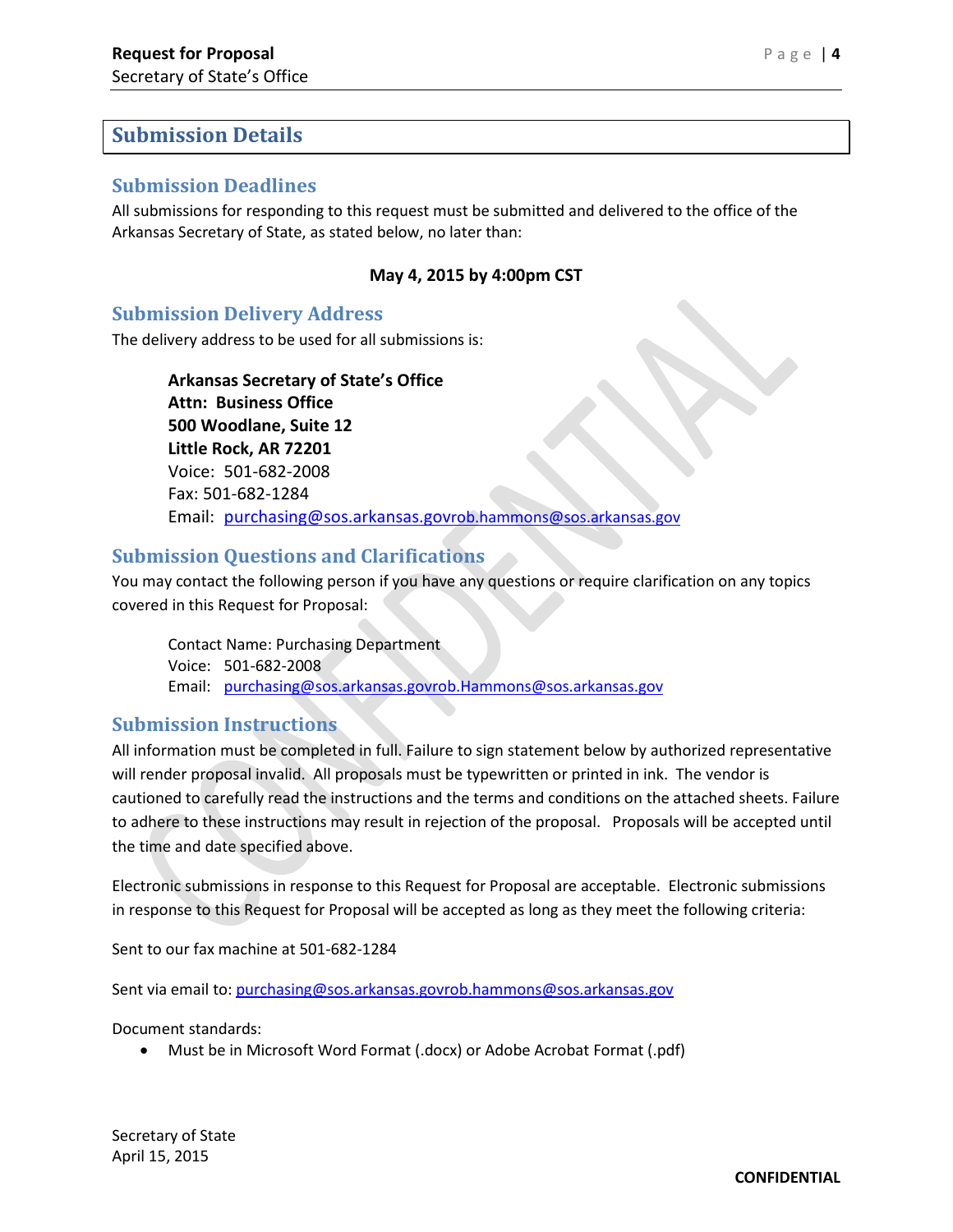## <span id="page-4-0"></span>**Introduction and Executive Summary**

The Arkansas Secretary of State, hereinafter referred to as "SOS," is considering replacing the voting equipment in 75 Arkansas Counties and replacing them with a sole-source integrated voting system allowing for automation and full integration between polling place equipment and voter registration system(s). If the project proceeds, the vendor shall be responsible for complete replacement, installation, training, testing, and maintenance, including bridge maintenance for existing systems, no later than March 1, 2016. The scope of the project is to include all equipment, training, testing, maintenance of new equipment, and providing or contracting for bridge maintenance of existing equipment until replacement is complete.

## <span id="page-4-1"></span>**Detailed Specifications**

- 1. Vendor shall provide the following to ensure strength and viability of the vendor for the duration of the voting system life expectancy:
	- a) Financial Statements subject to an independent audit with an unqualified opinion.
	- b) Five (5) consecutive years of audited financial statements including parent company if any.
	- c) History of statewide voting system implementation success. The successful vendor shall provide direct history of a minimum of three (3) successfully managed implementations for the main contractor and any subcontractors utilized in the response to this Request for Proposal.
	- d) Employee Base and Company Size
	- e) Original equipment manufacturer for any equipment not manufactured by the vendor.
	- f) Proof of a robust support organization with a nationwide presence.
- 2. Vendor shall provide an integrated voting system capable of the following minimum characteristics:
	- a) The system shall allow for automation and full integration between polling place equipment and the voter registration system maintained by the SOS.
	- b) The system shall provide a single-point support system for all aspects of election management.
	- c) The system shall provide for seamless data exchange between systems. Examples include:
		- I. Political subdivision data transfer between the voter registration system and the tabulation system.
		- II. The capability should exist for candidate filing data to be exchanged with the tabulation EMS.
	- d) Equipment status checks should be unloadable to a centralized monitoring type service/system allowing active analysis of tabulators and electronic poll books.
	- e) All voting equipment must be HAVA compliant.

Secretary of State April 15, 2015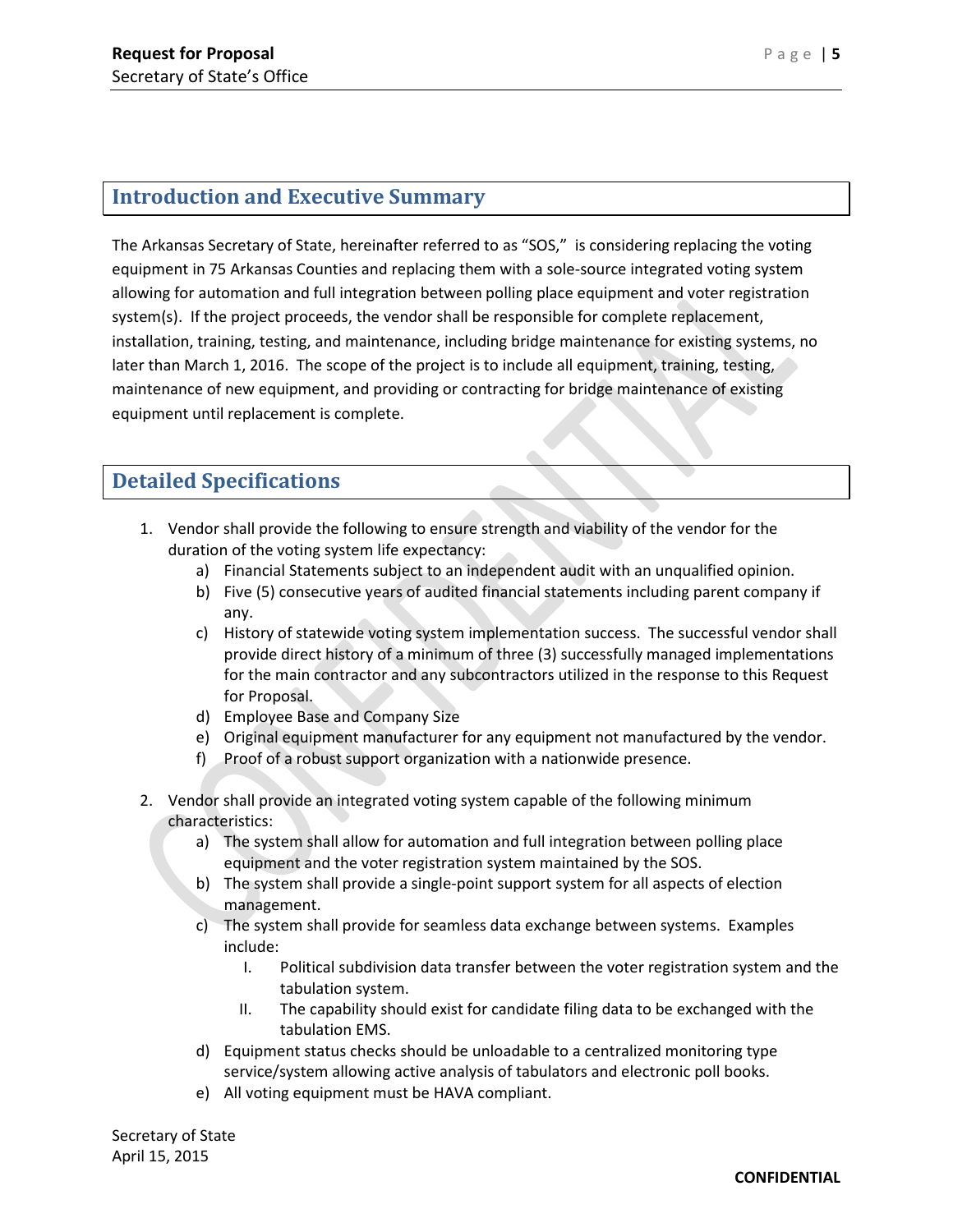- 3. Vendor shall provide tabulating equipment with demonstrated capability of the following minimum requirements:
	- a) The voting system tabulation equipment must be a universal voting device which ensures all voters possess the same opportunity to independently cast his or her vote.
	- b) A voting system tabulation equipment which is certified to EAC 2005 standards.
	- c) A voting system tabulation equipment which contains a battery which recharges automatically when power is restored to the system. A system in which the battery requires removing and charging on a separate charging device will not be considered as qualifying under this requirement.
	- d) The voting system tabulation equipment must possess the capability to distinguish common marks. Further, the system must possess the capability to process normal variations in printing and scanning without requiring adjustment of the mark reading thresholds.
	- e) The voting system tabulation equipment must be configured to operate without assistance provided by the poll worker in either activating the device or selecting the accessibility feature(s) for the voter.
	- f) The voting system tabulation equipment must possess the capability of processing a ballot with a blank second or back page if no election data flows to the second or back page.
	- g) The voting system tabulation equipment shall possess the capability of sorting write-ins, blanks, and over-votes on a high-speed scanning device.
	- h) The voting system tabulation equipment shall possess the capability of processing ballots up to nineteen (19) inches.
- 4. Vendor shall provide Electronic Poll Books with demonstrated capability of the following minimum requirements:
	- a) Electronic Poll Books shall be of solid state design, without moving parts.
	- b) Electronic Poll Books shall be accessible via a central administrative application allowing uploading voter data, inputting voter status changes, changes of address, and new voter additions.
	- c) Electronic Poll Books, if not manufactured by the vendor, may be Commercial Offthe-Shelf (COTS) devices.
	- d) State-wide experience documentation shall be provided, and must include references with the number of Electronic Poll Books deployed through the state or voting jurisdiction.
	- e) Electronic Poll Books shall possess a capacity to support all registered voters in every single Electronic Poll Book database without connectivity to a centralized environment.
	- f) Electronic Poll Book shall possess the capability to automatically print or designate the ballot style for voter use. This may include a personal electronic ballot, an activation card, etc.
	- g) Electronic Poll Books must be capable of connection to a redundant central server architecture providing online capabilities for networking poll books. This environment should possess the following minimum characteristics:
		- i. SAS-70 Certified and PCI-compliant facilities.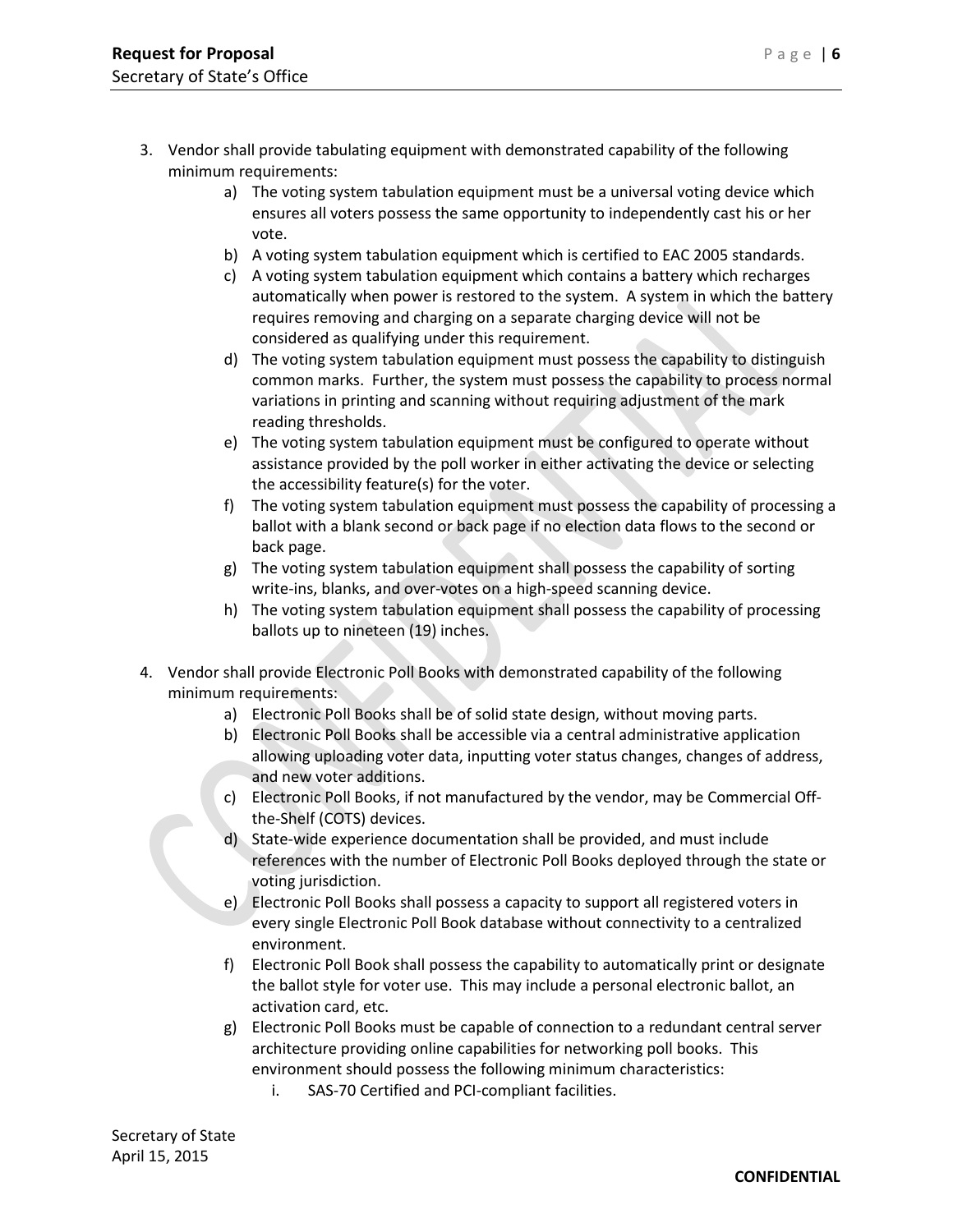- ii. Physical and virtual firewalls.
- iii. Monitored and managed server for guaranteed uptime.
- iv. Anti-virus and anti-malware.
- v. Intrusion detection, intrusion prevention, and data-integrity checking.
- vi. Data backup and disaster recovery.
- 5) Vendor shall provide an integrated voting system with demonstrated capability of the following minimum system requirements:
	- a) The system must possess the capability to monitor all poll books system-wide on an entire state, county, or local scale, depending upon the jurisdictional boundaries of the election.
	- b) The system must possess the capability to automatically transmit alerts to selected election administrators or officials when events occur, identified by specific equipment undergoing the event.
	- c) The system shall be individually marked by unit with integrated identification tags, either sequential numeric or sequential alpha-numeric. Tags shall be configured to indicate ownership by the SOS. The Vendor shall provide an updated equipment location listing, based upon the integrated identification tags on a daily basis as delivery is implemented.
- 6) Vendor shall provide integrated voting systems utilizing the above outlined specifications on a by-county basis using the following registered voter/precinct/polling place information:

| <b>Ship To County</b> | <b>Registered</b><br><b>Voters</b> | <b>Precincts</b> | <b>Polling</b><br><b>Places</b> |
|-----------------------|------------------------------------|------------------|---------------------------------|
| <b>ARKANSAS</b>       | 9,374                              | 30               | 8                               |
| <b>ASHLEY</b>         | 10,812                             | 30               | 24                              |
| <b>BAXTER</b>         | 27,614                             | 43               | 24                              |
| <b>BENTON</b>         | 113,298                            | 57               | 63                              |
| <b>BOONE</b>          | 1,001                              | 59               | 15                              |
| <b>BRADLEY</b>        | 5,166                              | 4                | 9                               |
| <b>CALHOUN</b>        | 3,612                              | 21               | 8                               |
| <b>CARROLL</b>        | 13,735                             | 27               | 16                              |
| <b>CHICOT</b>         | 6,730                              | 9                | 4                               |
| <b>CLARK</b>          | 11,559                             | 21               | 17                              |
| <b>CLAY</b>           | 9,200                              | 17               | 19                              |
| <b>CLEBURNE</b>       | 16,904                             | 35               | 26                              |
| <b>CLEVELAND</b>      | 4,693                              | 17               | 17                              |
| <b>COLUMBIA</b>       | 12,983                             | 14               | 7                               |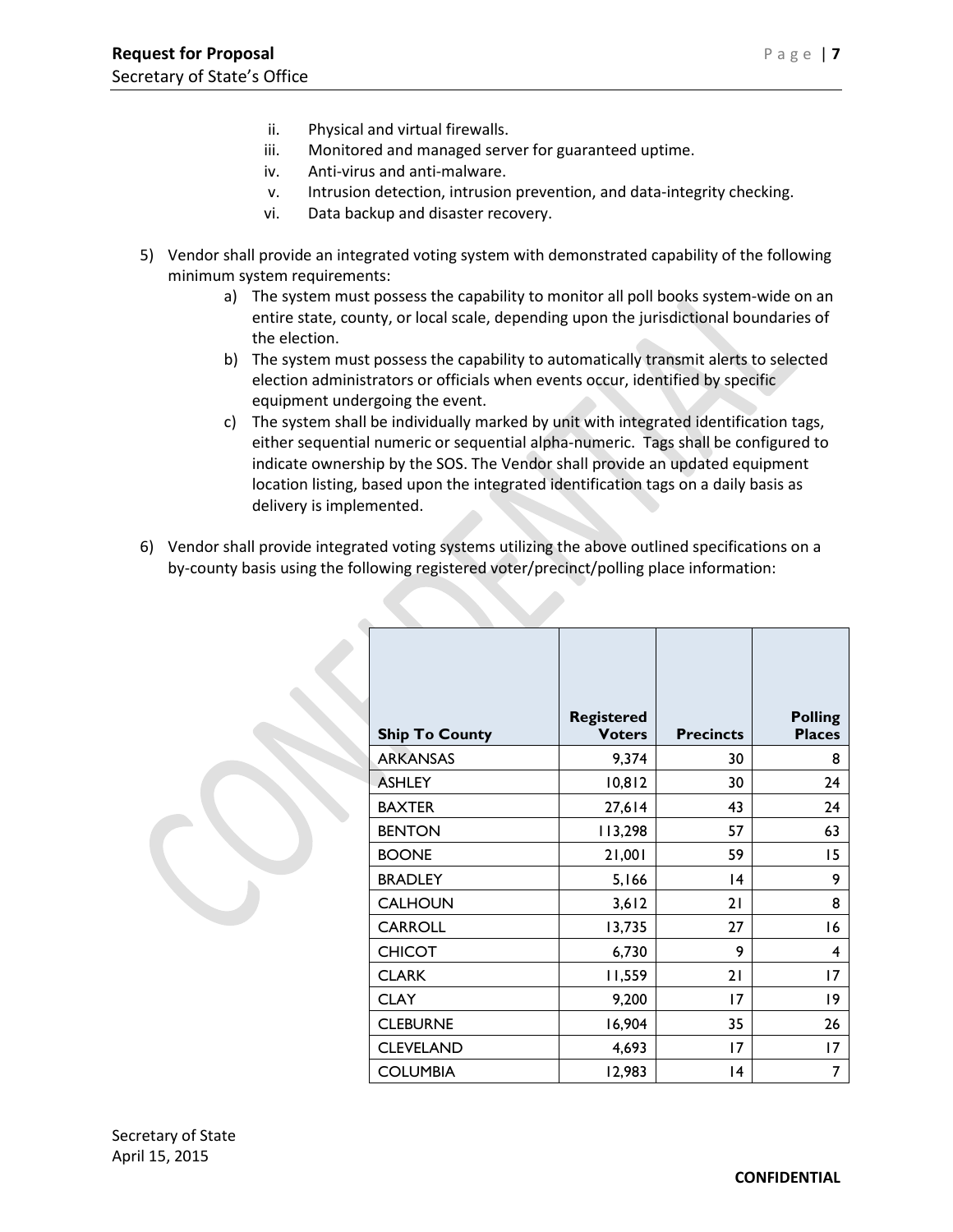| <b>CONWAY</b>       | 11,063 | 31  | 25 |
|---------------------|--------|-----|----|
| <b>CRAIGHEAD</b>    | 55,087 | 23  | 21 |
| <b>CRAWFORD</b>     | 30,854 | 43  | 43 |
| <b>CRITTENDEN</b>   | 26,411 | 40  | 25 |
| <b>CROSS</b>        | 9,941  | 22  | 7  |
| <b>DALLAS</b>       | 4,518  | 9   | 3  |
| <b>DESHA</b>        | 7,240  | 21  | 3  |
| <b>DREW</b>         | 9,121  | 17  | 18 |
| <b>FAULKNER</b>     | 66,337 | 49  | 36 |
| <b>FRANKLIN</b>     | 9,191  | 39  | 18 |
| <b>FULTON</b>       | 6,954  | 13  | 3  |
| <b>GARLAND</b>      | 61,803 | 177 | 29 |
| <b>GRANT</b>        | 9,161  | 18  | 19 |
| <b>GREENE</b>       | 19,410 | 32  | 16 |
| <b>HEMPSTEAD</b>    | 10,066 | 24  | 16 |
| <b>HOT SPRING</b>   | 17,708 | 32  | 27 |
| <b>HOWARD</b>       | 6,479  | 19  | 17 |
| <b>INDEPENDENCE</b> | 19,345 | 34  | 30 |
| <b>IZARD</b>        | 8,150  | 46  | 17 |
| <b>JACKSON</b>      | 9,646  | 14  | 4  |
| <b>JEFFERSON</b>    | 39,530 | 202 | 40 |
| <b>JOHNSON</b>      | 11,589 | 22  | 18 |
| LAFAYETTE           | 4,247  | 24  | 7  |
| <b>LAWRENCE</b>     | 8,546  | 28  | 16 |
| <b>LEE</b>          | 5,313  | 3   | 8  |
| <b>LINCOLN</b>      | 5,686  | 26  | 17 |
| <b>LITTLE RIVER</b> | 6,888  | 20  | 16 |
| <b>LOGAN</b>        | 10,700 | 36  | 22 |
| <b>LONOKE</b>       | 34,822 | 55  | 30 |
| <b>MADISON</b>      | 8,745  | 20  | 21 |
| <b>MARION</b>       | 9,837  | 16  | 17 |
| <b>MILLER</b>       | 20,950 | 24  | 25 |
| <b>MISSISSIPPI</b>  | 20,763 | 54  | 23 |
| <b>MONROE</b>       | 4,577  | 25  | 4  |
| <b>MONTGOMERY</b>   | 5,414  | 16  | 4  |
| <b>NEVADA</b>       | 14,926 | 29  | 16 |
| <b>NEWTON</b>       | 5,737  | 20  | 21 |
| <b>OUACHITA</b>     | 16,054 | 21  | 21 |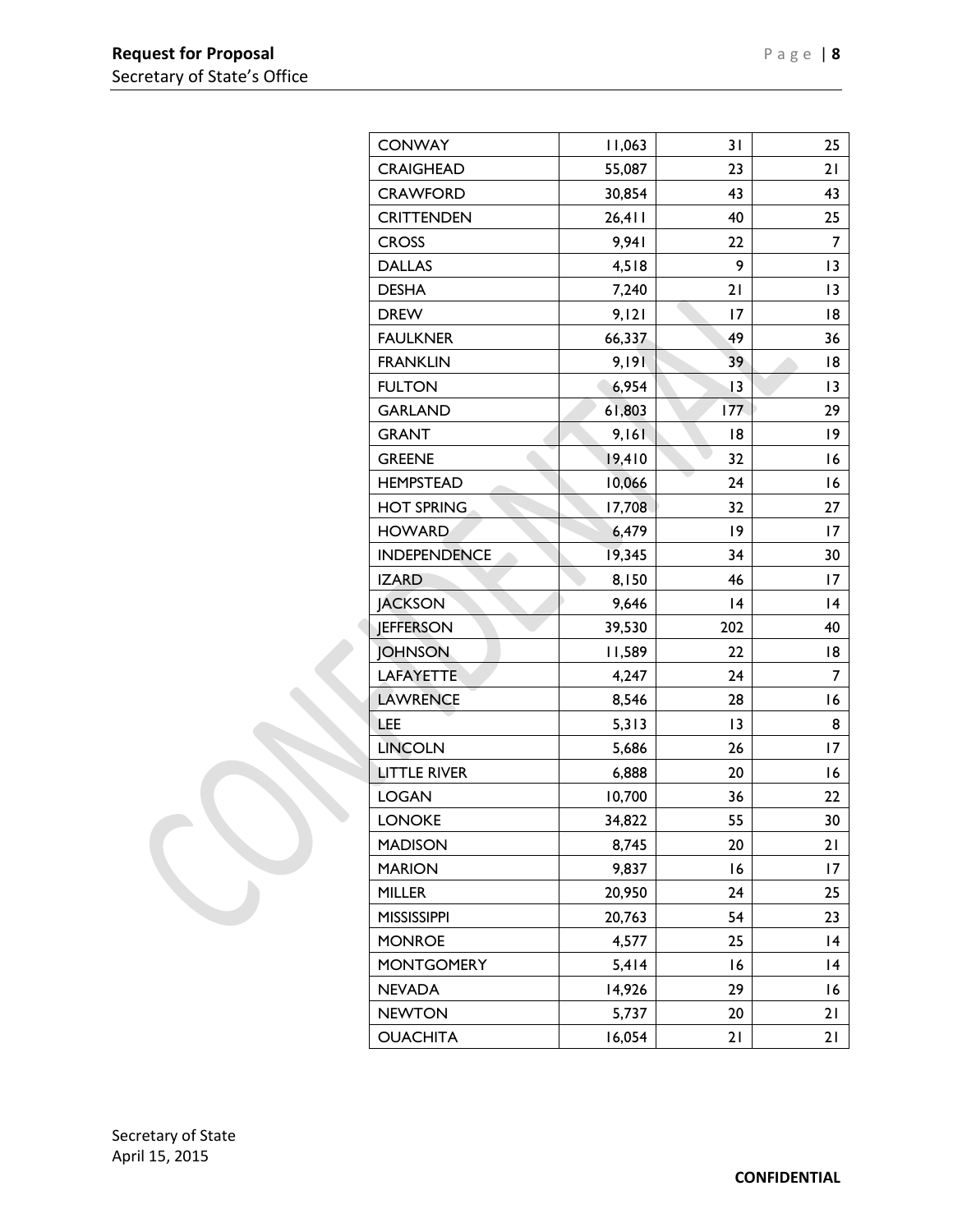| <b>PERRY</b>       | 5,785         | 17             | 18                       |
|--------------------|---------------|----------------|--------------------------|
| <b>PHILLIPS</b>    | 13,639        | 19             | 17                       |
| <b>PIKE</b>        | 5,581         | $\mathbf{I}$   | П                        |
| <b>POINSETT</b>    | 11,890        | 4 <sub>1</sub> | 10                       |
| <b>POLK</b>        | 10,900        | 17             | 18                       |
| <b>POPE</b>        | 33,348        | 56             | 13                       |
| <b>PRAIRIE</b>     | 4,465         | 21             | 23                       |
| <b>PULASKI</b>     | 232,761       | 135            | 125                      |
| <b>RANDOLPH</b>    | 9,804         | 29             | 16                       |
| <b>SALINE</b>      | 66,398        | 34             | 37                       |
| <b>SCOTT</b>       | 6,158         | 26             | 27                       |
| <b>SEARCY</b>      | 5,397         | 17             | $\overline{\phantom{0}}$ |
| SEBASTIAN          | 68,102        | 109            | 47                       |
| SECRETARY OF STATE | <b>Spares</b> |                |                          |
| <b>SEVIER</b>      | 6,398         | 17             | 17                       |
| <b>SHARP</b>       | 11,095        | 25             | 18                       |
| <b>ST. FRANCIS</b> | 13,575        | 66             | 16                       |
| <b>STONE</b>       | 7,447         | $ 9\rangle$    | 13                       |
| <b>UNION</b>       | 24,014        | 30             | 20                       |
| <b>VAN BUREN</b>   | 8,685         | 21             | 22                       |
| <b>WASHINGTON</b>  | 104,996       | 150            | 59                       |
| <b>WHITE</b>       | 46,946        | 91             | 34                       |
| <b>WOODRUFF</b>    | 4,106         | 20             | 12                       |
| YELL               | 9,384         | 28             | 27                       |

7) Vendor shall supply election reporting software, firmware, and hardware for all 75 counties.

8) Vendor shall supply all equipment and software necessary for fully integrated system operation.

9) Vendor shall supply software necessary to connect to SOS Voter Registration data files.

10) Vendor shall supply overall project management of the delivery, installation, testing, and training process.

11) Vendor shall provide Election Official Train-the-Trainer for all 75 counties and the Arkansas SOS staff.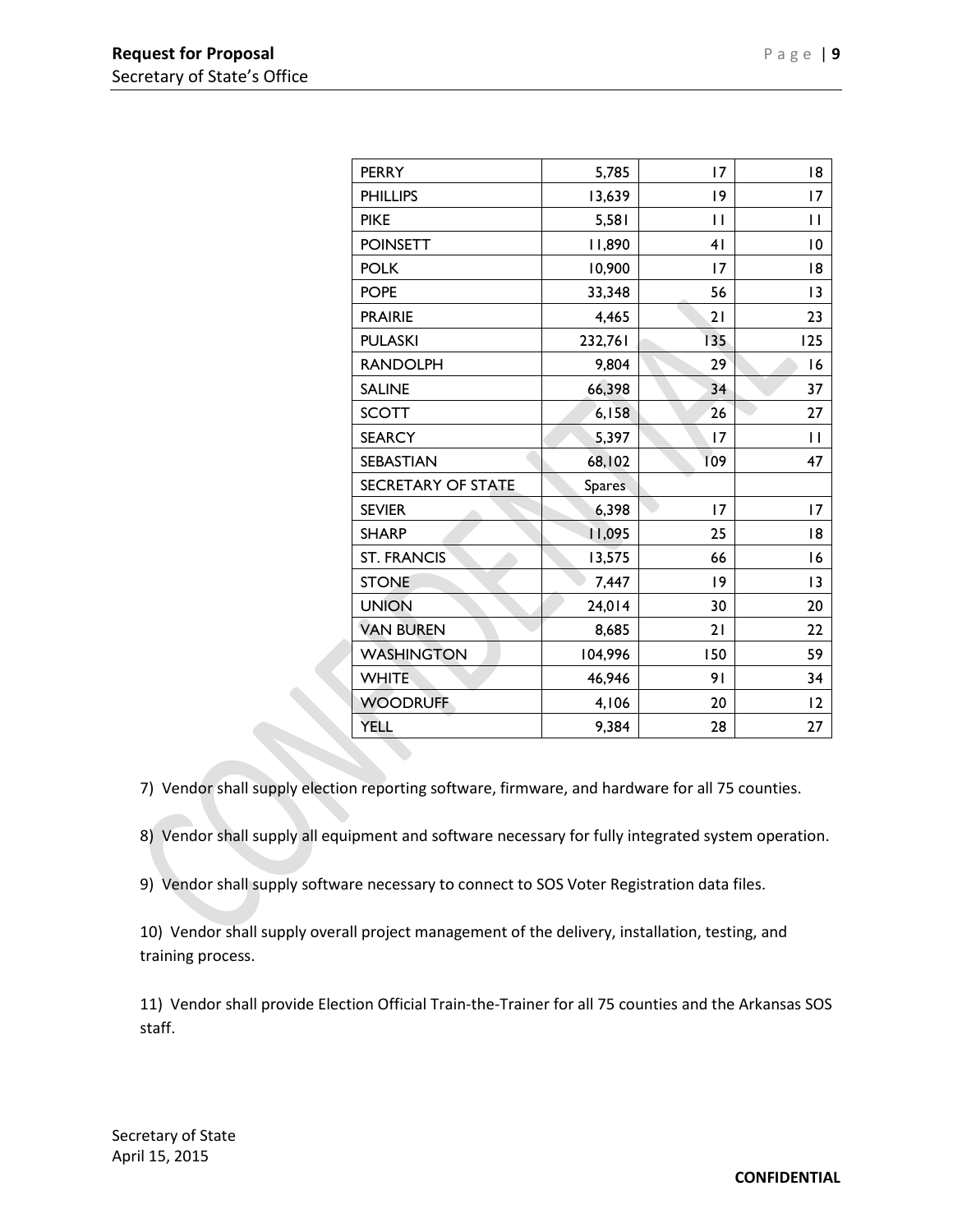12) Vendor shall provide on-site support in each county to include a minimum of one person on-site the day before, the day of, and the day after the first state-wide election.

13) Vendor shall provide all installation and acceptance testing.

14) Vendor shall provide one year of Annual Post-Warranty Hardware Maintenance and Support. In addition, Vendor shall provide as a part of the bid, options for purchase of years two through five for Annual Post-Warranty Hardware Maintenance and Support.

15) Vendor shall provide one year of Annual Post-Warranty Firmware Licensing, Maintenance, and Support. In addition, Vendor shall provide as a part of the bid, options for purchase of years two through five for Annual Post-Warranty Firmware Licensing, Maintenance, and Support.

16) Vendor shall provide one year of Annual Post-Warranty Software Licensing, Maintenance, and Support. In addition, Vendor shall provide as a part of the bid, options for purchase of years two through five for Annual Post-Warranty Software Licensing, Maintenance, and Support.

#### **Timeline**

The implementation of this project will have two deadlines:

Phase One: All Systems will be delivered, installed, tested, and training completed by September 15, 2015 to allow for School District Elections to occur in the following Counties:

|                       | <b>Registered</b> |                  | <b>Polling</b> |
|-----------------------|-------------------|------------------|----------------|
| <b>Ship To County</b> | <b>Voters</b>     | <b>Precincts</b> | <b>Places</b>  |
| <b>BOONE</b>          | 1,001             | 59               | 15             |
| <b>COLUMBIA</b>       | 12,983            | 14               |                |
| <b>SEBASTIAN</b>      | 68,102            | 109              | 47             |

Phase Two: All remaining systems in all remaining counties shall be delivered, installed, tested, and training completed by March 1, 2016 to allow for a possible Presidential Preferential Primary in all 75 counties.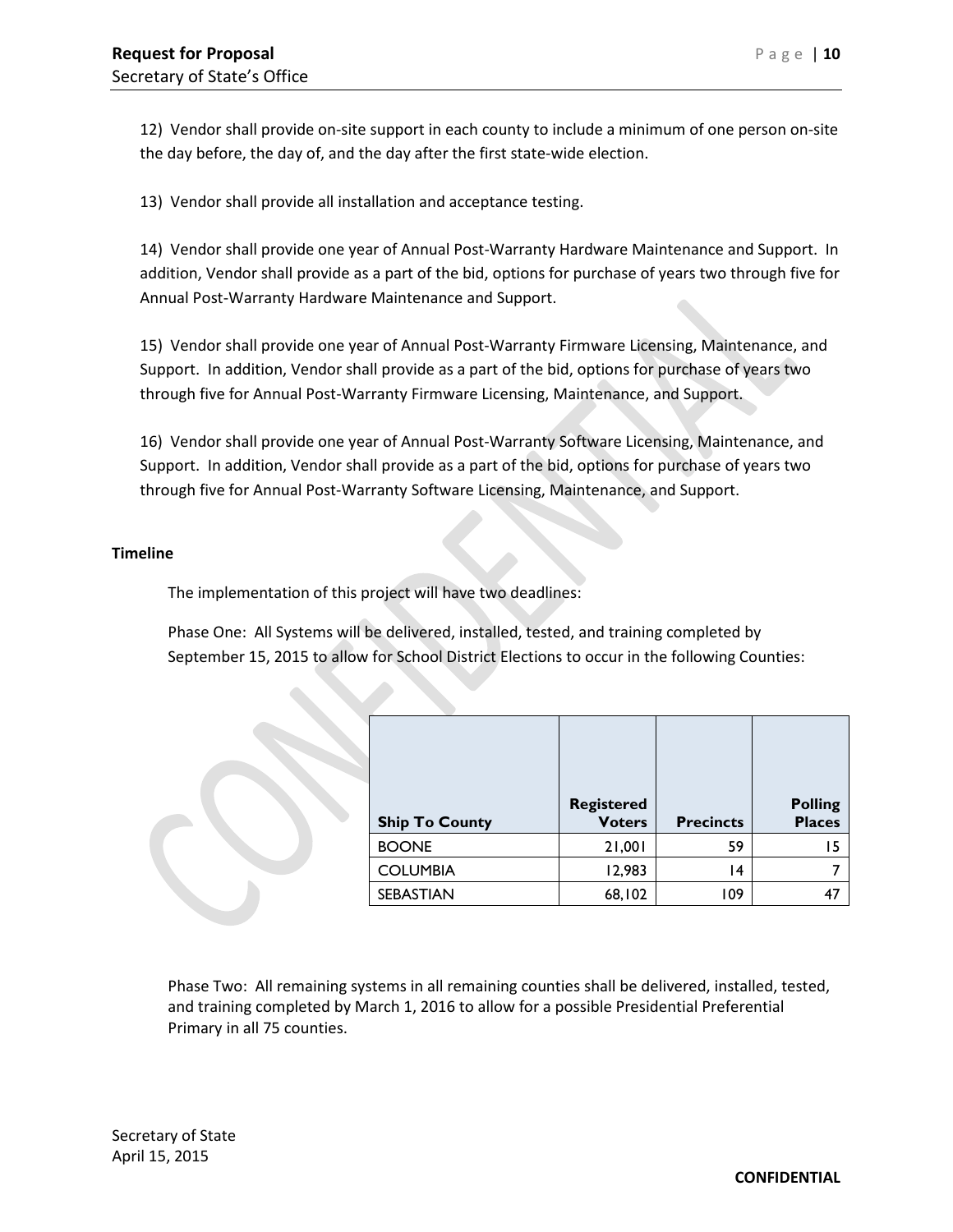#### **Project Manager**

The Vendor shall provide a qualified, professional project manager who will be assigned to the contract to oversee all contractual obligations and responsibilities, serving as the primary contact for the SOS. This project manager will be available for meetings, discussions, and reviews and will interact between the SOS and the Vendor, relaying the opinions, creations, and strategies of the Vendor while soliciting comments from the SOS.

The SOS shall provide a qualified, professional project manager who will be assigned to the contract to oversee all contractual obligations and responsibilities, serving as the primary contact for the Vendor. This project manager will be available for meetings, discussions, and reviews and will interact between the SOS and the Vendor.

## <span id="page-10-0"></span>**Assumptions & Constraints**

Budget and Funding: Maximum expenditure amount not to exceed \$30,000,000 in total.

Notwithstanding any description of fees, costs, expenses, or other expenditures of funds, Vendor acknowledges that the SOS is subject to Constitutional and statutory limitations on spending. SOS cannot spend any more money than that appropriated by the Arkansas Legislature, nor make any payments, or enter into any agreements or other contractual arrangements for payments, in excess of funds appropriated through the legislative process. Appropriations obtained through the legislative process are subject to other constraints of Arkansas Law, including the prohibition on deficit spending, and the limitations imposed through various cost controls, such as the Arkansas Revenue Stabilization Act. SOS agrees to exercise its best efforts to obtain funding at the contract rate during each annual session of the Arkansas Legislature, to which all of SOS spending obligations are subject. Therefore, SOS may terminate this Agreement effective upon delivery of written notice to the Vendor, or on any later date stated in the notice, under any of the following conditions:

1) If funding from federal, state, or other sources is not obtained and continued at levels sufficient to allow for purchase of the services or supplies in the indicated quantities or term. The Agreement may be modified by agreement of the parties in writing to accommodate a reduction in funds.

2) If federal or state laws or rules are modified or interpreted in a way that the services are no longer allowable or appropriate for purchase under this Agreement or are no longer eligible for the funding proposed for payments authorized by this Agreement.

3) If any license, permit, or certificate required by law or rule, or by the terms of this Agreement is for any reason denied, revoked, suspended or not renewed.

4) Termination of this Agreement under this subsection is without prejudice to any obligations or liabilities of either party already accrued prior to termination.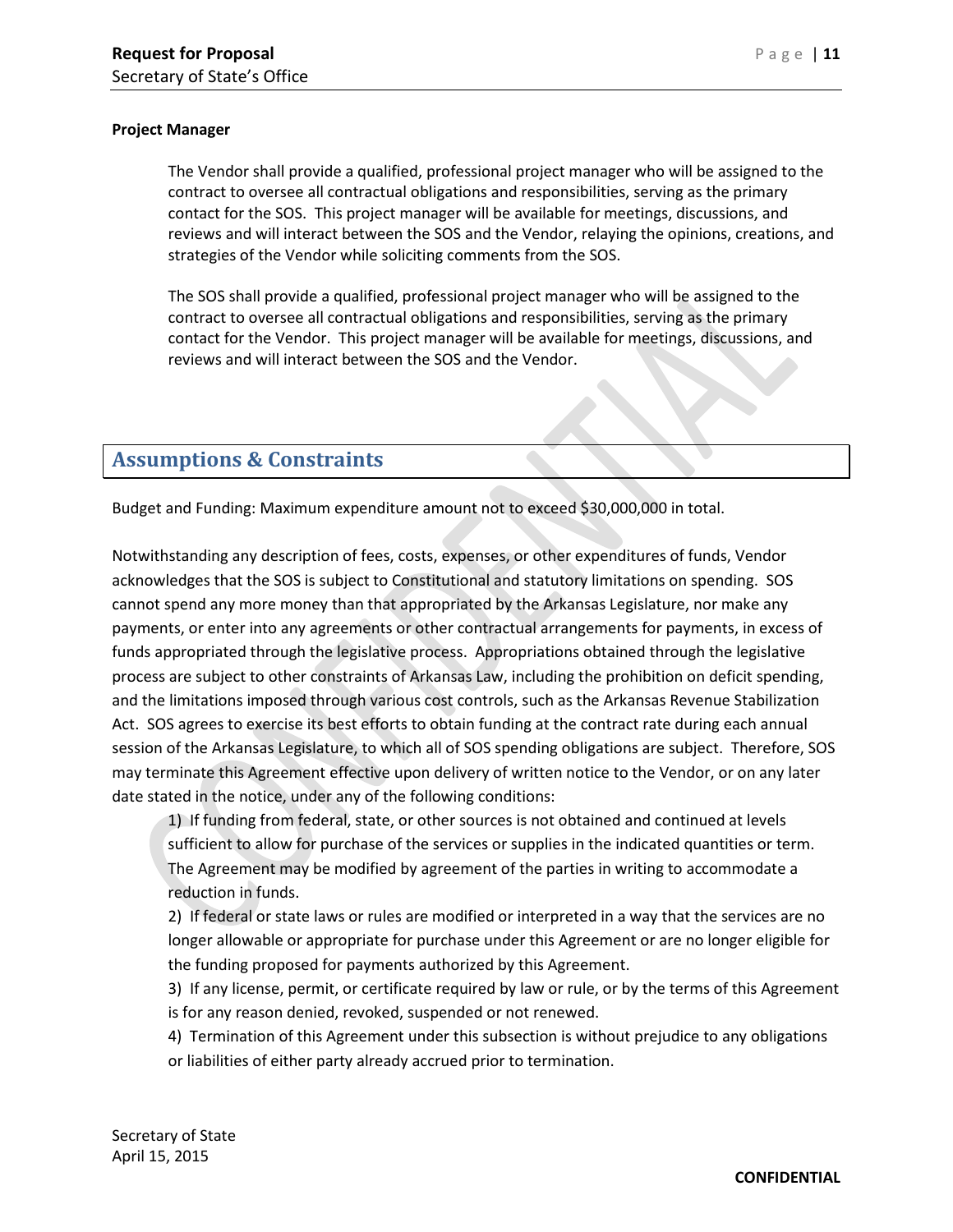## <span id="page-11-0"></span>**Terms and Conditions**

Final approval of all project work shall be obtained from the SOS prior to initial delivery and installation. No additional fee shall be incurred for nominal changes. The SOS and the Vendor will work to come to agreement on any additional fee that may apply should substantial changes (at no fault of the Vendor) be required.

## <span id="page-11-1"></span>**Other Criteria**

#### **REFERENCES**

- Financial Statements subject to an independent audit with an unqualified opinion.
- Five (5) consecutive years of audited financial statements including parent company if any.
- History of statewide voting system implementation success. The successful vendor shall provide direct history of a minimum of three (3) successfully managed implementations for the main contractor and any subcontractors utilized in the response to this Request for Proposal.
- Employee Base and Company Size
- Original equipment manufacturer for any equipment not manufactured by the vendor.
- Proof of a robust support organization with a nationwide presence.

#### **INVOICING**

Vendor shall provide leasing data providing for a five year lease, including maintenance for the duration of the lease under the specification outlined above, and all applicable taxes.

In the event the project proceeds under terms of a lease, the SOS will make the initial lease payment on or prior to June 30, 2015.

#### **ASSIGNMENT**

Any contract entered into pursuant to this Request for Proposal is not assignable nor the duties thereunder delegable by either party without the written consent of the other party of the contract.